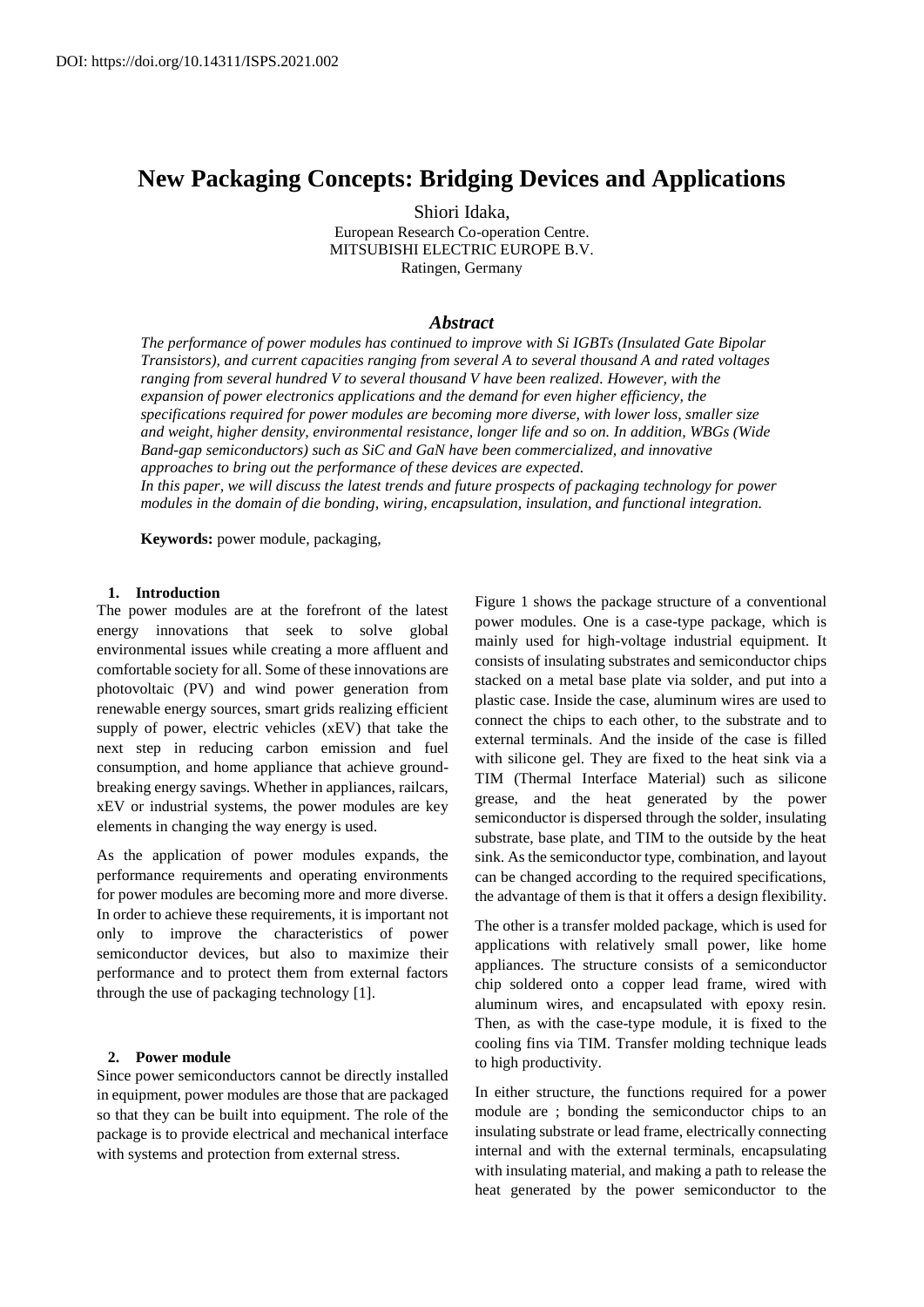outside. In other words, die bonding, wiring, encapsulation, and insulating substrate technologies are the essential packaging technologies for power modules.



**Fig.1 Package structure of power modules**

# **3. Packaging technologies**

### **3.1 Die bonding**

In accordance with the RoHS Directive, which restricts the use of lead, tin-based solders are now being mainly used [2]. To achieve the high Tj operation expected for SiC devices, sintering technologies using fine metal particles, such as nano-silver, is being adopted [3] [4]. In general, sintering requires high pressure under high temperature, which causes stress on the semiconductor chip (die). Processes to reduce the stress and materials that can be sintered with low pressure are being developed[5].

# **3.2 Wiring**

Currently, aluminum or its alloy wire is used for internal connecting between semiconductor chips, to patterns on substrate, and terminals. In order to achieve high current density and high Tj operation, the use of copper wire has been proposed. However, since the copper wire bonding process requires a large power, it is necessary to form a hard metal layer such as copper or nickel on the semiconductor chip surface as a buffer layer to protect the device structures and chip itself. There are two methods being considered for applying the buffer layer directly by plating, or by attaching a metal plate via sintered materials onto the chip surface[6] [7] [3].

Lead-frame interconnect technology has also been adopted to address high current density. Bonding materials and buffer structures are being considered to protect the device structure on the chip surface from thermal stress[8] [9].

#### **3.3 Substrate**

Dielectric strength and thermal conductivity as a heat dissipation path are required for the substrate. In general, the substrates are made of ceramics with metal laminated on both sides. Ceramic materials with high strength and high thermal conductivity and methods of applying thick metal patterns are being investigated to overcome the high Tj operation and thermal stress caused by it [10]. Such ceramic substrates have the problem of warpage in assembly and operation due to the large difference in CTE (Coefficient of expansion) between ceramic and metal patterns. To compensate for this problem, organic/inorganic composite insulating materials with tuned CTE have been commercialized [11].

As another important function, heat dissipation, a structure in which the insulating substrate and cooling fins are integrated has been proposed. This structure eliminates the solder layer and TIM under the substrate, which lowers the thermal resistance and also has the advantage of extending the life of the module [12] [13]. Some examples of new insulating substrate structure concepts are shown in Figure 2. Depending on the application, different properties are considered important. Various approaches have been presented to achieve a balance between performance and cost.



**Fig. 2 New insulating substrate structures**